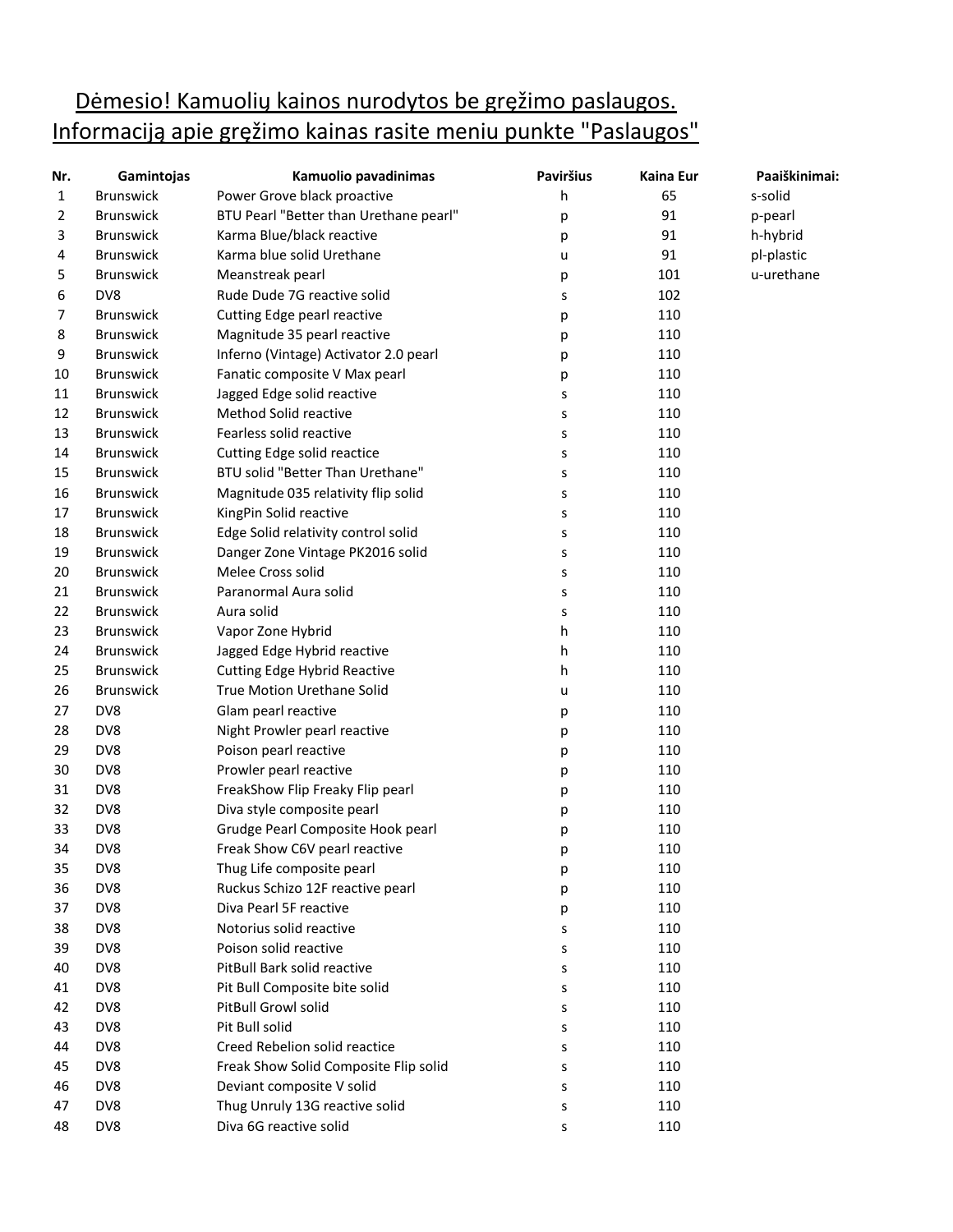| 49  | DV8              | Tactic Control Urethane solid               | u | 110 |
|-----|------------------|---------------------------------------------|---|-----|
| 50  | DV8              | Thug Corrupt composite hybrid               | h | 110 |
| 51  | Radical          | Closer pearl reactive                       | р | 110 |
| 52  | Radical          | Beyond Ridiculous pearl reactive            | р | 110 |
| 53  | Radical          | Tremendous pearl reactive                   | р | 110 |
| 54  | Radical          | Rave pearl                                  | р | 110 |
| 55  | Radical          | The Quick Fix solid reactive                | s | 110 |
| 56  | Radical          | Tremendous Black solid reactive             | s | 110 |
| 57  | Radical          | Ridiculous Asym composite solid             | S | 110 |
| 58  | Radical          | Ridiculous composite solid                  | S | 110 |
| 59  | Radical          | Guru Supreme composite solid                | S | 110 |
| 60  | Radical          | Reax solid                                  | s | 110 |
| 61  | Radical          | Squatch hybrid reactive                     | h | 110 |
| 62  | Storm            | Storm Optimus pearl                         | р | 110 |
| 63  | DV8              | Rumor Deception pearl                       | р | 112 |
| 64  | <b>Brunswick</b> | Rhino Pro Gold pearl reactive               | р | 123 |
| 65  | <b>Brunswick</b> | Vapor Zone Solid reactive                   | S | 123 |
| 66  | <b>Brunswick</b> | Vintage LT-48 Johnny Petraglia black solid  | s | 123 |
| 67  | <b>Brunswick</b> | Mastermind Intellect solid                  | s | 123 |
| 68  | <b>Brunswick</b> | Fanatic SS relativity hook solid            | s | 128 |
| 69  | <b>Brunswick</b> | Absolute Nirvana composite hook solid       | s | 128 |
| 70  | <b>Brunswick</b> | Mastermind Strategy composite solid         | s | 128 |
| 71  | <b>Brunswick</b> | Ultimate Nirvana composite hybrid           | h | 128 |
| 72  | Radical          | Squatch pearl reactive                      | р | 128 |
| 73  | Radical          | Katana Legend pearl reactive                | р | 128 |
| 74  | Radical          | Ludicrous pearl reactive                    | р | 128 |
| 75  | Radical          | Guru Pearl limited composite pearl          | р | 128 |
| 76  | Radical          | Squatch solid reactive                      | s | 128 |
| 77  | Radical          | Ludicrous solid reactive                    | s | 128 |
| 78  | Radical          | Beyond Ridiculous solid reactive            | s | 128 |
| 79  | Radical          | The Cash solid reactive                     | S | 128 |
| 80  | <b>Brunswick</b> | Uppercut textured pearl reactive            | р | 134 |
| 81  | <b>Brunswick</b> | Hero pearl reactive                         | р | 134 |
| 82  | <b>Brunswick</b> | True Nirvana ECS hook pearl                 | р | 139 |
| 83  | <b>Brunswick</b> | Mastermind Einstein composite hybrid        | h | 139 |
| 84  | <b>Brunswick</b> | Vintage Vapor Zone pearl reactive           | р | 144 |
| 85  | <b>Brunswick</b> | KingPin Gold SE pearl reactive              | р | 144 |
| 86  | <b>Brunswick</b> | Prism Warp solid reactive                   | s | 144 |
| 87  | <b>Brunswick</b> | Prism solid reactive                        | s | 144 |
| 88  | <b>Brunswick</b> | KingPin Rule solid reactive                 | s | 144 |
| 89  | <b>Brunswick</b> | Tenacity grit solid reactive                | s | 144 |
| 90  | <b>Brunswick</b> | Quantum Classic Black relativity flip solid | s | 144 |
| 91  | <b>Brunswick</b> | Mastermind Original solid reactive          | s | 144 |
| 92  | <b>Brunswick</b> | Prism hybrid reactive                       | h | 144 |
| 93  | DV8              | Frequence hybrid reactive                   | р | 144 |
| 94  | DV8              | Hitman Enforcer pearl reactive              | р | 144 |
| 95  | DV8              | Creed Revelation pearl reactive             | р | 144 |
| 96  | DV8              | Hitman pearl reactive                       | р | 144 |
| 97  | DV8              | Vandal Strike pearl reactive                | р | 144 |
| 98  | DV8              | Vandal Smash Composite Flip Solid           | S | 144 |
| 99  | DV8              | Grudge Composite Hook solid                 | s | 144 |
| 100 | DV8              | Vandal Destroy composite hook hybrid        | h | 144 |
| 101 | Radical          | Conspiracy Theory textured reactive         | р | 144 |